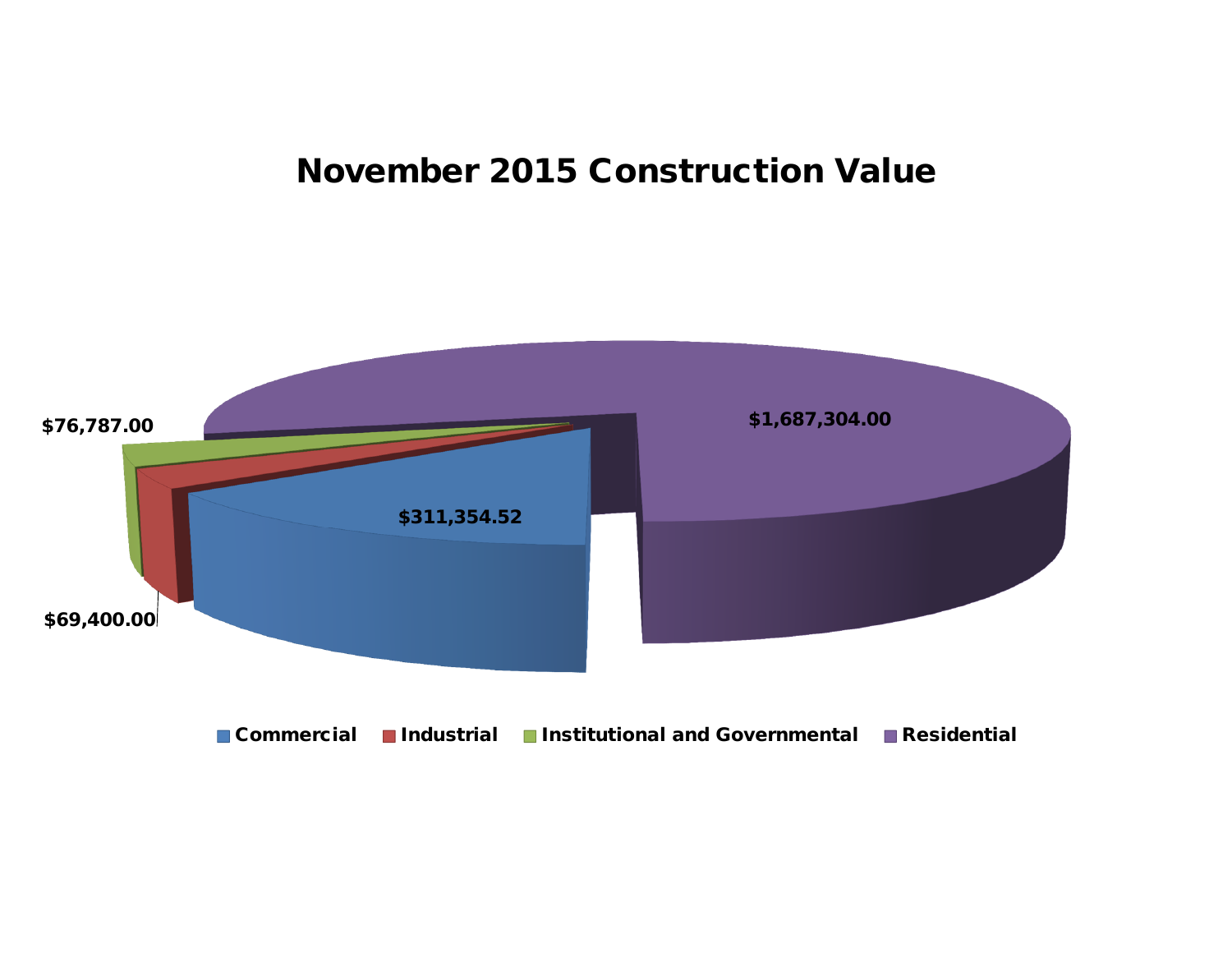**Jerry D. Dolcetti, RPPCommissioner**

**F. P. PozzebonChief Building Official**



**ENGINEERING & PLANNING DEPARTMENT**

**Building Division**

**Tel: (705) 759-5410Fax: (705) 541-7165**

### **BUILDING PERMITS SUMMARY 2015/11/01 to 2015/11/30**

| <b>Building Type</b>                                        |                        | <b>New Construction</b>  |                      |                        | <b>Alterations and Additions</b> |                      | <b>Total</b>           |                          |                      |
|-------------------------------------------------------------|------------------------|--------------------------|----------------------|------------------------|----------------------------------|----------------------|------------------------|--------------------------|----------------------|
|                                                             | Num of<br><b>Units</b> | Num of<br><b>Permits</b> | <b>Value of Work</b> | Num of<br><b>Units</b> | Num of<br><b>Permits</b>         | <b>Value of Work</b> | Num of<br><b>Units</b> | Num of<br><b>Permits</b> | <b>Value of Work</b> |
| <b>Commercial</b>                                           |                        |                          |                      |                        |                                  |                      |                        |                          |                      |
| Convention center,<br>exhibition building                   | $\pmb{0}$              | 0                        | \$0.00               | $\pmb{0}$              | $\mathbf 1$                      | \$1,600.00           | $\pmb{0}$              | $\mathbf 1$              | \$1,600.00           |
| Hotel, hotel/motel,<br>motor hotel                          | $\mathbf 0$            | 0                        | \$0.00               | $\mathbf 0$            | 3                                | \$6,900.00           | $\mathbf 0$            | 3                        | \$6,900.00           |
| Indoor recreational<br>building                             | $\mathbf 0$            | 0                        | \$0.00               | 0                      | 3                                | \$4,800.00           | 0                      | 3                        | \$4,800.00           |
| Office building                                             | 0                      | 0                        | \$0.00               | 0                      | 13                               | \$278,954.52         | 0                      | 13                       | \$278,954.52         |
| Office complex                                              | 0                      | 0                        | \$0.00               | 0                      | $\overline{c}$                   | \$2,800.00           | $\pmb{0}$              | 2                        | \$2,800.00           |
| Outdoor recreational<br>building                            | $\mathbf 0$            | 0                        | \$0.00               | $\mathbf 0$            | $\mathbf 1$                      | \$500.00             | $\mathbf 0$            | $\mathbf{1}$             | \$500.00             |
| Restaurant                                                  | 0                      | 0                        | \$0.00               | $\mathbf 0$            | 1                                | \$1,200.00           | $\mathbf 0$            | 1                        | \$1,200.00           |
| Retail and wholesale<br>outlets                             | 0                      | 0                        | \$0.00               | $\mathbf 0$            | $\overline{2}$                   | \$9,800.00           | $\mathbf 0$            | $\overline{2}$           | \$9,800.00           |
| Retail complex                                              | $\mathbf 0$            | 0                        | \$0.00               | $\mathbf 0$            | $\overline{c}$                   | \$3,200.00           | $\pmb{0}$              | $\overline{2}$           | \$3,200.00           |
| Service station, repair<br>garage and specialty<br>shop     | $\mathbf 0$            | $\Omega$                 | \$0.00               | 0                      | 1                                | \$1,600.00           | $\mathbf 0$            | 1                        | \$1,600.00           |
| Total:                                                      | $\mathbf 0$            | $\mathbf 0$              | \$0.00               | $\mathbf 0$            | 29                               | \$311,354.52         | $\mathbf 0$            | 29                       | \$311,354.52         |
| <b>Industrial</b>                                           |                        |                          |                      |                        |                                  |                      |                        |                          |                      |
| Maintenance building                                        | $\pmb{0}$              | 0                        | \$0.00               | $\pmb{0}$              | $\mathbf 1$                      | \$1,600.00           | $\pmb{0}$              | 1                        | \$1,600.00           |
| Plant for<br>manufacturing,<br>processing and<br>assembling | 0                      | 0                        | \$0.00               | 0                      | 1                                | \$1,600.00           | $\mathbf 0$            | $\mathbf 1$              | \$1,600.00           |
| Storage building                                            | $\mathbf 0$            | 0                        | \$0.00               | $\mathbf 0$            | $\mathbf{1}$                     | \$65,000.00          | $\mathbf 0$            | $\mathbf{1}$             | \$65,000.00          |
| <b>Transportation terminal</b>                              | 0                      | 0                        | \$0.00               | 0                      | 1                                | \$1,200.00           | $\mathbf 0$            | 1                        | \$1,200.00           |
| Total:                                                      | $\pmb{0}$              | $\mathbf 0$              | \$0.00               | 0                      | 4                                | \$69,400.00          | $\mathbf 0$            | 4                        | \$69,400.00          |
|                                                             |                        |                          |                      |                        |                                  |                      |                        |                          |                      |

## **Institutional and Governmental**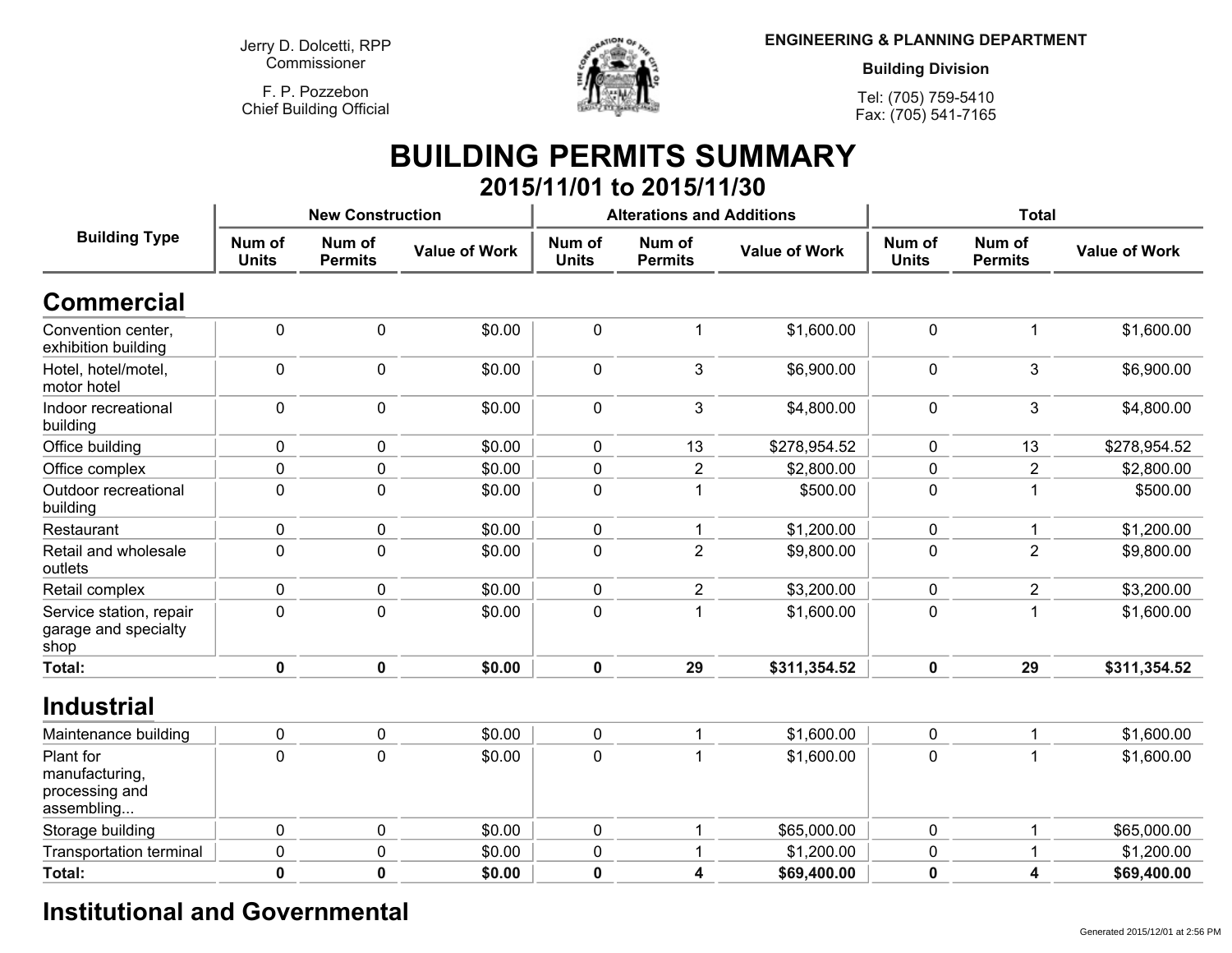| <b>Grand Total:</b>                                      |             |              | \$350,000.00 |             | 134            | \$1,794,845.52 | $\overline{2}$          | 135            | \$2,144,845.52 |
|----------------------------------------------------------|-------------|--------------|--------------|-------------|----------------|----------------|-------------------------|----------------|----------------|
| Total:                                                   |             |              | \$350,000.00 | 1           | 79             | \$1,337,304.00 | $\overline{\mathbf{2}}$ | 80             | \$1,687,304.00 |
| Single House                                             |             |              | \$350,000.00 |             | 62             | \$641,238.00   | 2                       | 63             | \$991,238.00   |
| Row House                                                | 0           | 0            | \$0.00       | 0           | 1              | \$11,000.00    | 0                       | 1              | \$11,000.00    |
| Apartment -<br>Condominium                               | $\mathbf 0$ | $\mathbf 0$  | \$0.00       | $\mathbf 0$ | 3              | \$4,800.00     | 0                       | 3              | \$4,800.00     |
| Apartment                                                | $\mathbf 0$ | $\mathbf 0$  | \$0.00       | $\mathbf 0$ | 13             | \$680,266.00   | 0                       | 13             | \$680,266.00   |
| <b>Residential</b>                                       |             |              |              |             |                |                |                         |                |                |
| Total:                                                   | $\mathbf 0$ | $\mathbf 0$  | \$0.00       | $\mathbf 0$ | 22             | \$76,787.00    | 0                       | 22             | \$76,787.00    |
| Secondary school,<br>high school, junior high<br>school  | $\mathbf 0$ | $\mathbf 0$  | \$0.00       | 0           |                | \$1,600.00     | 0                       | 1              | \$1,600.00     |
| Religious building                                       | 0           | $\mathbf{0}$ | \$0.00       | 0           | 10             | \$35,150.00    | 0                       | 10             | \$35,150.00    |
| Other government<br>building                             | $\mathbf 0$ | $\pmb{0}$    | \$0.00       | $\pmb{0}$   | $\overline{2}$ | \$2,200.00     | 0                       | $\overline{2}$ | \$2,200.00     |
| Library, museum, art<br>gallery, aquarium,<br>botanical  | $\pmb{0}$   | $\pmb{0}$    | \$0.00       | $\mathbf 0$ |                | \$1,600.00     | 0                       | 1              | \$1,600.00     |
| Hospital                                                 | $\mathbf 0$ | $\mathbf 0$  | \$0.00       | $\mathbf 0$ |                | \$1,600.00     | 0                       | 1              | \$1,600.00     |
| Government legislative<br>and administration<br>building | $\mathbf 0$ | $\mathbf 0$  | \$0.00       | $\mathbf 0$ |                | \$25,437.00    | 0                       | 1              | \$25,437.00    |
| Day care, nursing<br>home, rest home,<br>home for the bl | $\mathbf 0$ | $\mathbf 0$  | \$0.00       | 0           | 6              | \$9,200.00     | 0                       | 6              | \$9,200.00     |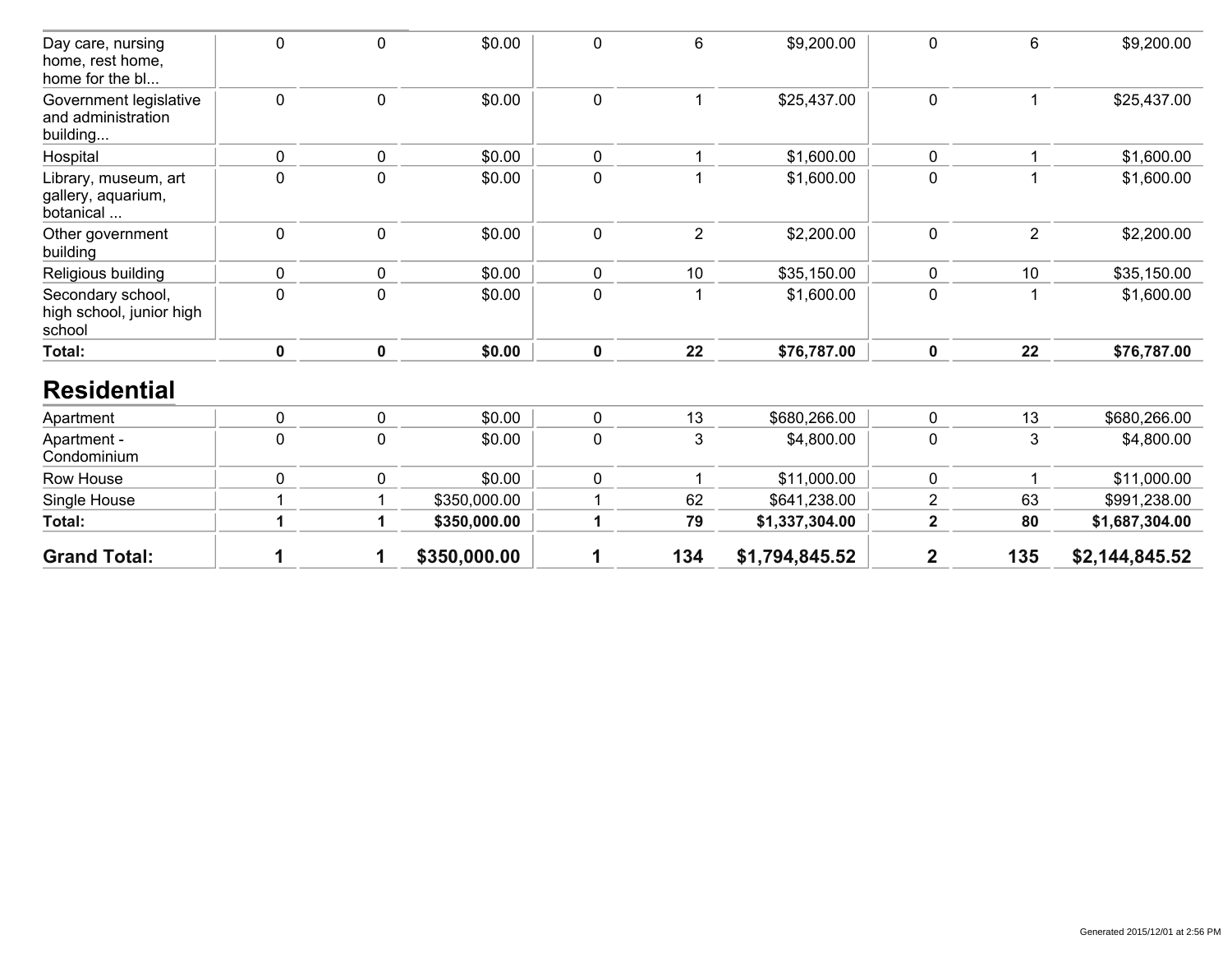**Jerry D. Dolcetti, RPPCommissioner**

**F. P. PozzebonChief Building Official**



**ENGINEERING & PLANNING DEPARTMENT**

**Building Division**

**Tel: (705) 759-5410Fax: (705) 541-7165**

# **DEMOLITION PERMITS SUMMARY**

|                                       |                         |                          |                         |                        | 2015/11/01 to 2015/11/30         |                      |                        |                          |                      |
|---------------------------------------|-------------------------|--------------------------|-------------------------|------------------------|----------------------------------|----------------------|------------------------|--------------------------|----------------------|
| <b>Building Type</b>                  | <b>New Construction</b> |                          |                         |                        | <b>Alterations and Additions</b> |                      | <b>Total</b>           |                          |                      |
|                                       | Num of<br><b>Units</b>  | Num of<br><b>Permits</b> | Value of<br><b>Work</b> | Num of<br><b>Units</b> | Num of<br><b>Permits</b>         | <b>Value of Work</b> | Num of<br><b>Units</b> | Num of<br><b>Permits</b> | <b>Value of Work</b> |
| <b>Institutional and Governmental</b> |                         |                          |                         |                        |                                  |                      |                        |                          |                      |
| Elementary school,<br>kindergarten    | 0                       | 0                        | \$0.00                  | 0                      |                                  | \$3,500.00           | 0                      |                          | \$3,500.00           |
| Total:                                | 0                       | 0                        | \$0.00                  | $\mathbf 0$            |                                  | \$3,500.00           | 0                      |                          | \$3,500.00           |
| <b>Residential</b>                    |                         |                          |                         |                        |                                  |                      |                        |                          |                      |
| Single House                          | 0                       | $\mathbf{0}$             | \$0.00                  | $-3$                   | 4                                | \$11,000.00          | $-3$                   | 4                        | \$11,000.00          |
| Total:                                | 0                       | 0                        | \$0.00                  | $-3$                   | 4                                | \$11,000.00          | -3                     | 4                        | \$11,000.00          |
| <b>Grand Total:</b>                   |                         | $\mathbf 0$              | \$0.00                  | $-3$                   | 5                                | \$14,500.00          | $-3$                   | 5                        | \$14,500.00          |